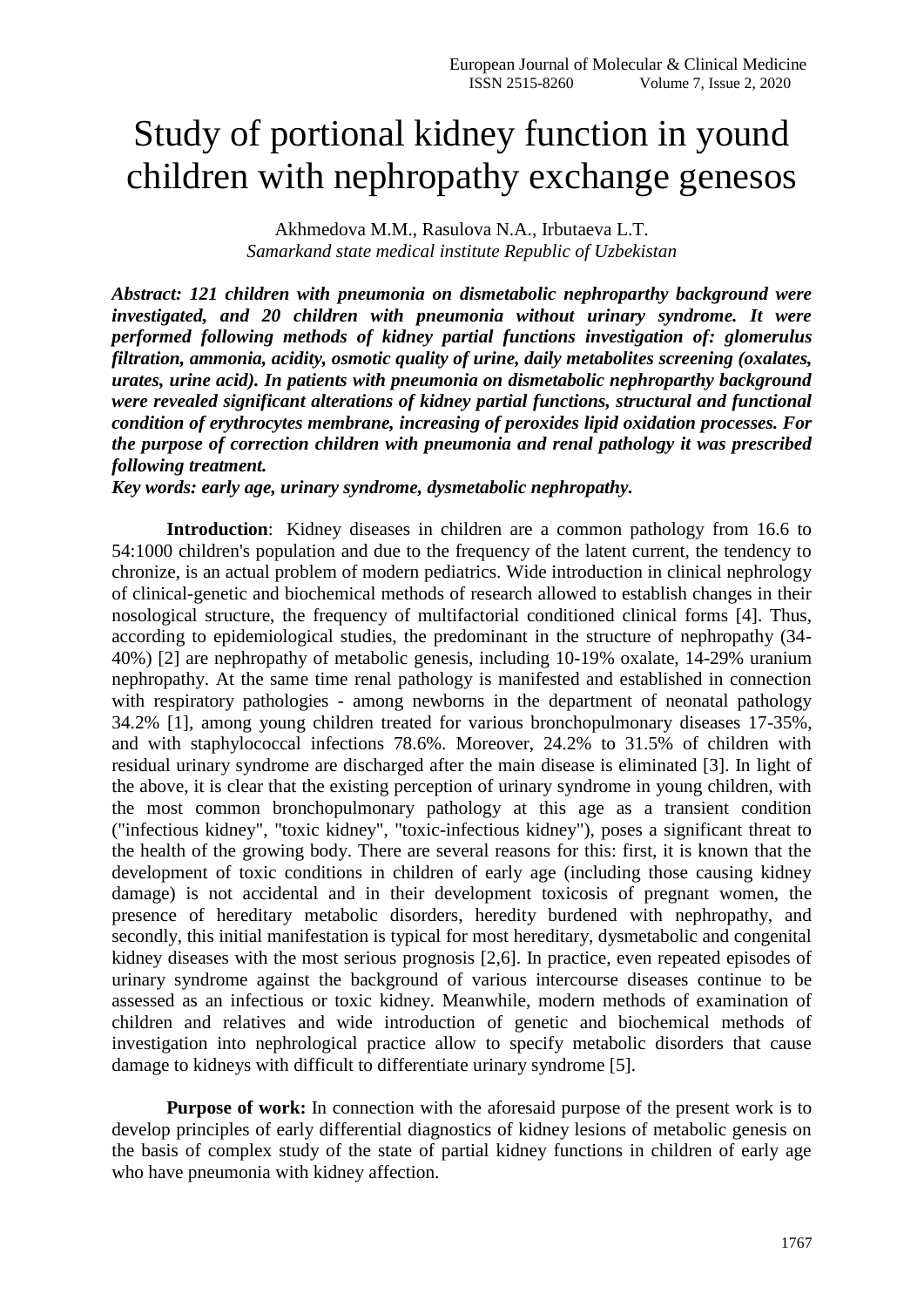**Materials and methods:** The functions of the lump apparatus were evaluated by endogenous clearance on Van Slayke.

The state of renal tubular functions was judged by the cryoscopic method of urine osmolarity on the apparatus OMK Shch-01, titratable acids by I. Todorov (1963).

The content of uric acid in daily urine was determined by the Muller-Seifert method based on colorimetric determination of uric acid with phosphorus tungsten reagent Folin.

The quantitative determination of oxalates in urine was carried out according to N.V. Dmitrieva (1966), and the Hopkins method in the description by O.V. Travina (1955) was used for the daily excretion of urates with urine.

Results and discussions: We studied partial kidney function in 121 patients with pneumonia with dysmetabolic nephropathies (DSMN) and 20 patients with pneumonia without dysmetabolic nephropathies (DSMN). All patients with pneumonia had a tendency to decrease the daily diuresis, and those with pneumonia without DPMN had reliably decreased to  $0.37\pm0.013$  compared to healthy children  $0.450+0.038$  (p<0.001) and those without DPMN  $0.430+0.021$  ( $p<0.05$ ). Decrease in ball filtration was found in pneumonia patients with SRMS up to  $0.97+0.17$  ml/sec ( $p<0.05$ ), which, apparently, is associated with hemodynamic disorders on the background of infectious toxic lung injury, hyperthermia, microcirculatory disorders.

A significant decrease in ammonia excretion in patients was found. pneumonia with ERS up to  $9.0+1.18$  mmol/s compared to healthy ones children ( $p<0.001$ ) and children with pneumonia without ESMN  $42.0+1.2$  (p $< 0.05$ ).

Titrate acid excretion was reduced to 23.37±4.25 mmol/s compared to 51.0+2.8 mmol/s ( $p<0.001$ ) in healthy children and  $48.8+2.2$  ( $p<0.001$ ) in children with pneumonia without DPHS.  $(p<0.05)$ .

A decrease in the indicators of acidoammoniogenesis in patients with pneumonia with DZMN indicates tubular renal dysfunctions that cause a violation of the adaptive and compensatory functions of the body in conditions of hypoxia, which enhances metabolic acidosis in pneumonia.

A significant increase in urinary oxalate excretion was found in children with pneumonia with DZMN up to  $244.0 + 1.8$  umol / s compared with healthy children  $110.0 +$ 10.5 (p <0.001), and with a group of children with pneumonia without DZMN  $130.0 + 11.5$  $(p \le 0.05)$ , which may be in the nature of secondary oxaluria, which is the result of instability of the cytomembranes of the renal epithelium against the background of intoxication of the body, hypoxia, electrolyte disturbances accompanying the development of the inflammatory process in the lungs ...

Considering that 2/3 of patients with pneumonia with urinary syndrome had a hereditary burden of impaired metabolism of oxalic acid and uric acid, which was revealed by studying pedigrees and cross-examination of relatives, increased excretion of oxalates and urates along with urate and oxalate -calcium crystalluria we regarded as a secondary oxaluria - uraturia, which is the result of hereditary instability of cytomembranes.

In patients with pneumonia with DMD, there was an almost twofold increase in the excretion of urate and uric acid,  $6.9 + 0.22$  mmol / s and  $6.64 + 0.36$  mmol / s, respectively, compared with the indicators in healthy children  $(p \le 0.001)$  and children with pneumonia without DZMN 3.18 + 0.20 (p < 0.05) and  $5.2 \pm 0.3$  (p < 0.05). An increase in the excretion of urates and uric acid can be associated with an increase in catabolic processes against the background of hyperthermia, hypoxia and the breakdown of purine bases, which causes an increase in the level of uric acid in the blood. Thus, functional disorders of the kidneys are characteristic of pneumonia in patients with pneumonia without DZMN, the concentration of nephrotoxic metabolites (urates, oxalates, MK) does not reach the values that have a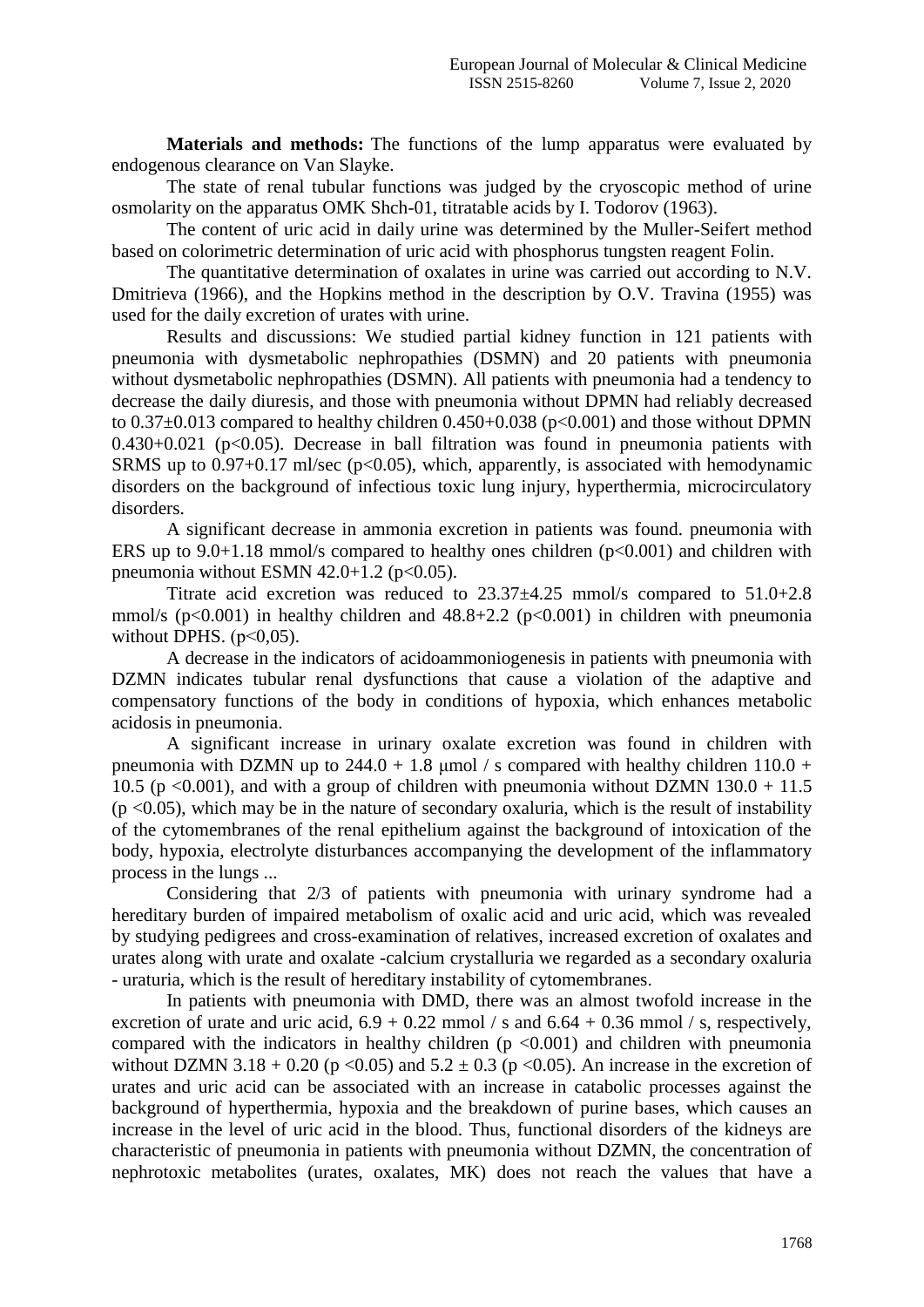nephrotoxic effect, and as the targeted therapy of pneumonia, diet and water regime decreases, the concentration of urates, oxalates decreases, uric acid, which corresponded to the disappearance of such clinical manifestations as pasty eyelids, faces, normalization of diuresis. A number of studies have shown the high efficiency of the complex phytoneering drug kanephron in the treatment and prevention of microbial-inflammatory and dysmetabolic processes of the urinary system (3).

It should be noted that in patients with nephropathy of metabolic genesis with hereditary complications with layering of pneumonia, violations of partial renal functions are revealed - oliguria, a decrease in indicators of acid ammonium genesis and an increase in nephrotoxic metabolites, oxalates, urates, uric acid, thereby having a nephrotoxic effect ... This is possibly due to a violation of the adaptation process at the cellular level as a result of an individual inadequate response to the effects of a stress factor in this case of infection. Damage to the membrane structures of the renal tubules can lead to secondary changes in the processes of secretion and reabsorption in the tubules, causing the development of secondary tubulopathies.

Study of partial renal functions depending on nosologeological forms of dysmetabolic nephropathies were performed in children patients with pneumonia with metabolic disorders.

The daily excretion of ammonia significantly decreased with dysmetabolic IN 23.6  $\pm$ 3.9 mmol / s (Cp <0-05) and ICD 29.6 + 3.2 mmol / s (p <0.05) and with PN 33,  $8 + 2.6$  (p <0.05), compared with healthy children. The most pronounced decrease in the excretion of treatable acids was observed with IN  $19.2 + 7.9$  mmol / s 1.73 m, (p <0.05) and with PN and ICD was  $24.7 + 3.85$  mmol / s, respectively and  $26.2 + 4.7$  mmol / s (p <0.01).

The highest urine osmolarity was observed in patients with ICD  $976 + 62.6$  mmol / s  $(p \leq P$  P5), IN 898 + 62.5 mmol / s  $(p \leq 0.05)$  and PN 886 + 58.74 mmol / s  $(p \leq 0.05)$ compared with healthy children  $627 \pm 61.7$  mmol / s.

Thus, a decrease in the function of acidoammoniogenesis was revealed in the group of patients with IN, compared with patients with PN and ICD, which characterizes the intensity of the compensatory-adaptive capabilities of the kidneys to maintain the acid-base state (CBS) of the body under conditions of tissue hypoxia, respiratory and metabolic ¬chesky acidosis in pneumonia.

Increased excretion of nephrotoxic metabolites (oxalates was noted at PN  $226.0 \pm 23.0$ mmol / s (p <0.05), ICD 262.7  $\pm$  49.8 mmol / s (p <0.01), and IN 243, 2  $\pm$  28.4 mmol / s (p  $\leq$ 0.05), compared with healthy children. Urate excretion in PN was 6.22  $\pm$  0.52 mmol / s, ICD 8.3  $\pm$  1.32 mmol / s ( p <0.001), IN 6.36  $\pm$  0.26 mmol / s (p <0.001), compared with healthy children.Excretion of uric acid is highest in patients with pyelonephritis 7.1  $\pm$  0.3 mmol / s (p  $< 0.01$ ), with ICD 6.26  $\pm$  0.53 mmol / s (p  $< 0.05$ ) and ID 6.55  $\pm$  0.37 mmol / s (p  $< 0.05$ ), compared with healthy children 4,  $13 \pm 0.21$  mmol / s.

The existing changes in the function of acidoammoniogenesis are associated with an increase in the excretion of nephrotoxic metabolites, on the background of a hereditary burden of a family history of the exchange of MK, oxalates. Intoxication, dehydration, respiratory failure and hypoxia against the background of pneumonia, aggravating metabolic disorders, lead to a disorder of the homeostatic function of the kidneys.

Accordingly, the danger of the nephrotoxic effect of urates and oxalates on the kidneys increases. A sharp increase in the concentration of urates and oxalates against the background of pneumonia in children with metabolic disorders creates a threat of tubular obstruction with subsequent deterioration of urine outflow, up to the development of renal failure. Clinically, such children showed pasty eyelids, face, decreased urine output - to oliguria.

Conclusions: Thus, pronounced changes in the tubular functions of the kidneys in young children with dysmetabolic nephropathies, inadequacy of their adaptive responses